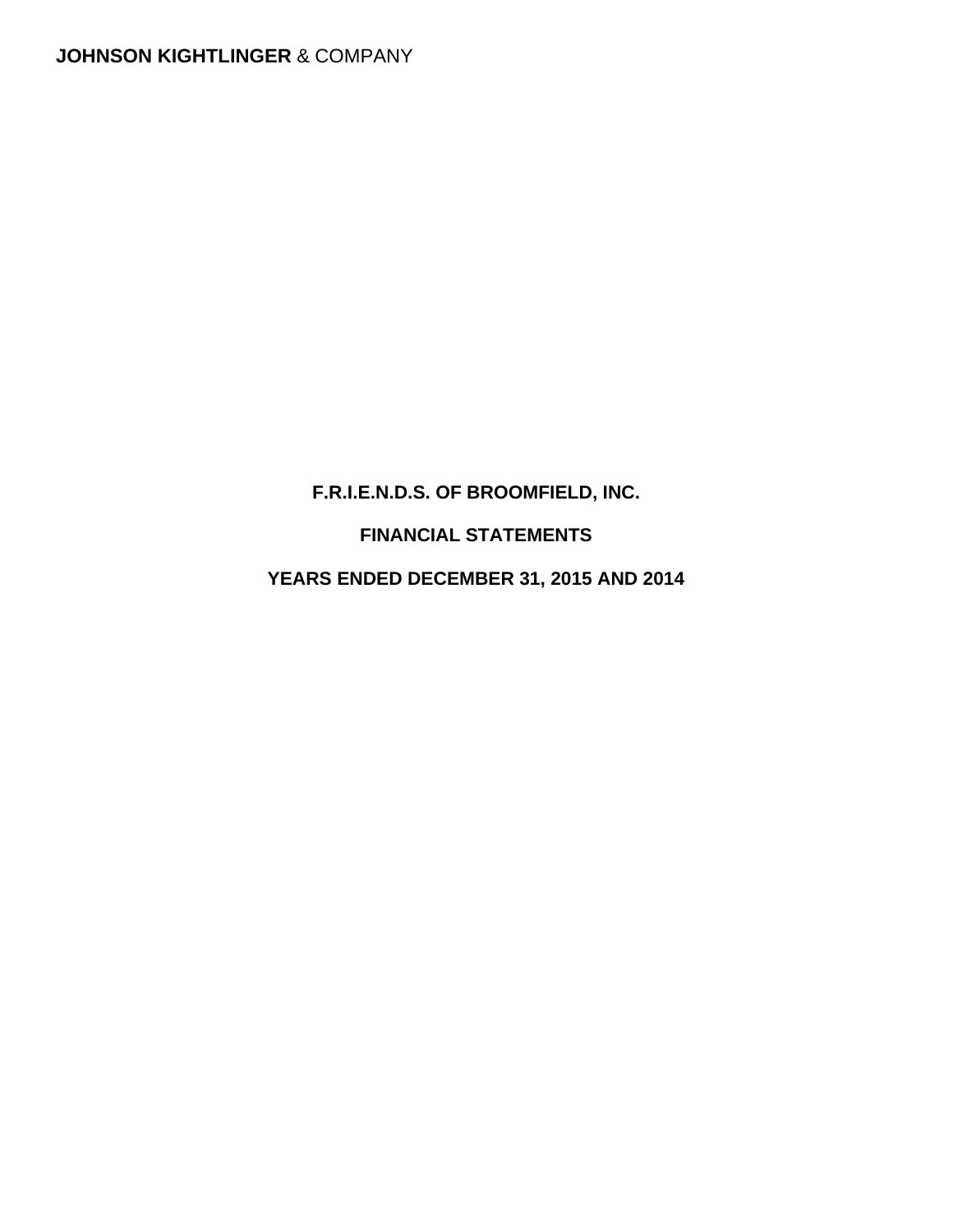# **TABLE OF CONTENTS \_\_\_\_\_\_\_\_\_\_\_\_\_\_\_\_\_\_\_\_\_\_\_\_\_\_\_\_\_\_\_\_\_\_\_\_\_\_\_**

|                                          | Page |
|------------------------------------------|------|
| Independent Auditors' Report             | 1    |
| <b>Statements of Financial Position</b>  | 2    |
| <b>Statements of Activities</b>          | 3    |
| <b>Statements of Functional Expenses</b> | 5    |
| <b>Statements of Cash Flows</b>          |      |
| <b>Notes to Financial Statements</b>     |      |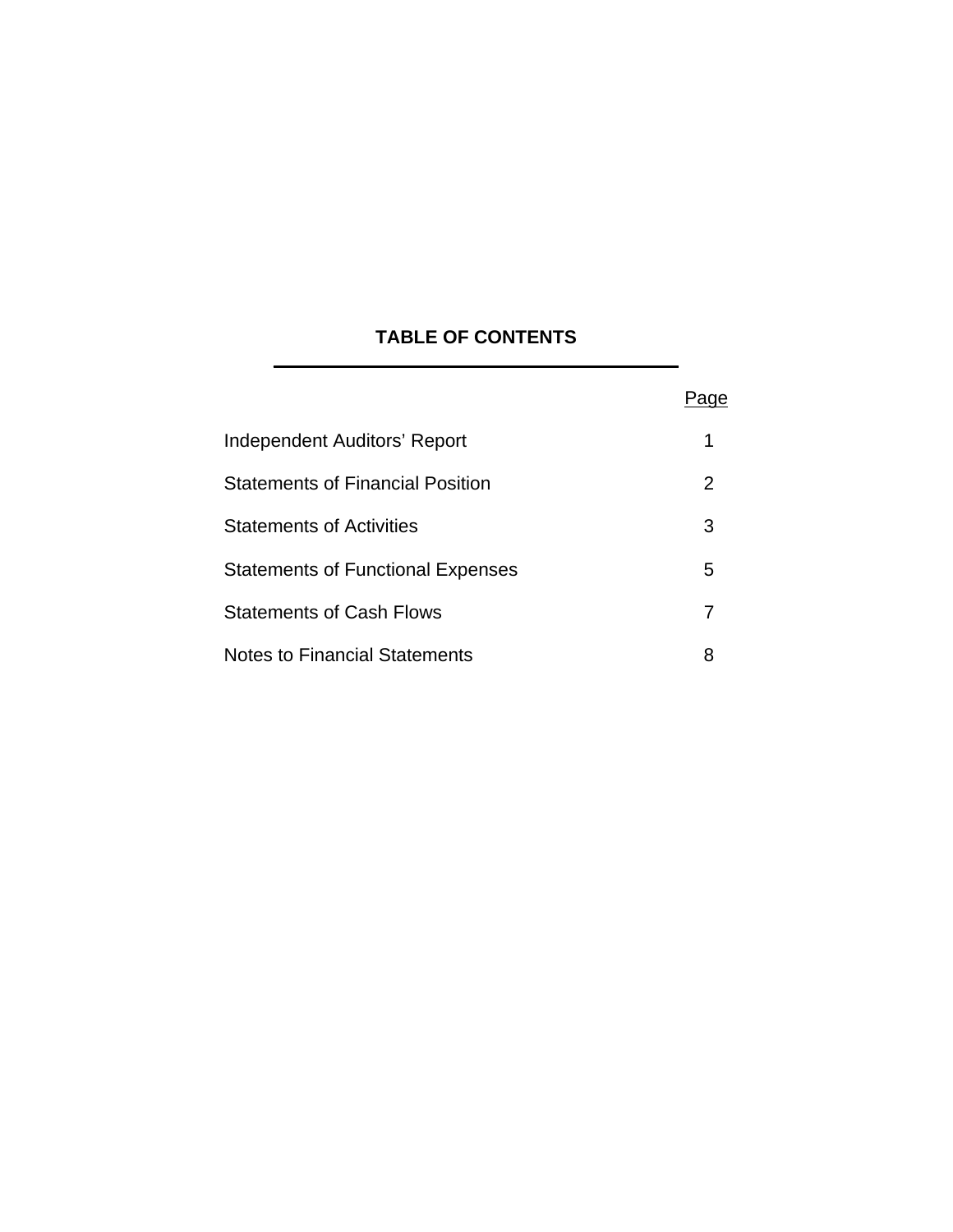## **JOHNSON KIGHTLINGER & COMPANY** 4999 Pearl East Circle, Suite 103 T 303.449.3830

Boulder, CO 80301-2654 **F** 303.449.3889

www.jk-cpas.com

## INDEPENDENT AUDITORS' REPORT

To the Board of Trustees F.R.I.E.N.D.S. of Broomfield, Inc. Broomfield, Colorado

We have audited the accompanying financial statements of F.R.I.E.N.D.S. of Broomfield, Inc. (the Organization) (a nonprofit corporation), which comprise the statements of financial position as of December 31, 2015 and 2014, and the related statements of activities, functional expenses, and cash flows for the years then ended, and the related notes to the financial statements.

#### **Management's Responsibility for the Financial Statements**

Management is responsible for the preparation and fair presentation of these financial statements in accordance with accounting principles generally accepted in the United States of America; this includes the design, implementation, and maintenance of internal control relevant to the preparation and fair presentation of financial statements that are free from material misstatement, whether due to fraud or error.

#### **Auditor's Responsibility**

Our responsibility is to express an opinion on these financial statements based on our audits. We conducted our audits in accordance with auditing standards generally accepted in the United States of America. Those standards require that we plan and perform the audit to obtain reasonable assurance about whether the financial statements are free from material misstatement.

An audit involves performing procedures to obtain audit evidence about the amounts and disclosures in the financial statements. The procedures selected depend on the auditor's judgment, including the assessment of the risks of material misstatement of the financial statements, whether due to fraud or error. In making those risk assessments, the auditor considers internal control relevant to the entity's preparation and fair presentation of the financial statements in order to design audit procedures that are appropriate in the circumstances, but not for the purpose of expressing an opinion on the effectiveness of the Organization's internal control. Accordingly, we express no such opinion. An audit also includes evaluating the appropriateness of accounting policies used and the reasonableness of significant accounting estimates made by management, as well as evaluating the overall presentation of the financial statements.

We believe that the audit evidence we have obtained is sufficient and appropriate to provide a basis for our audit opinion.

#### **Opinion**

In our opinion, the financial statements referred to above present fairly, in all material respects, the financial position of F.R.I.E.N.D.S. of Broomfield, Inc. as of December 31, 2015 and 2014, and the changes in its net assets and its cash flows for the years then ended in accordance with accounting

principles generally accepted in the United States of America.<br>Johnson Kightlinger & Company

JOHNSON KIGHTLINGER & COMPANY February 13, 2017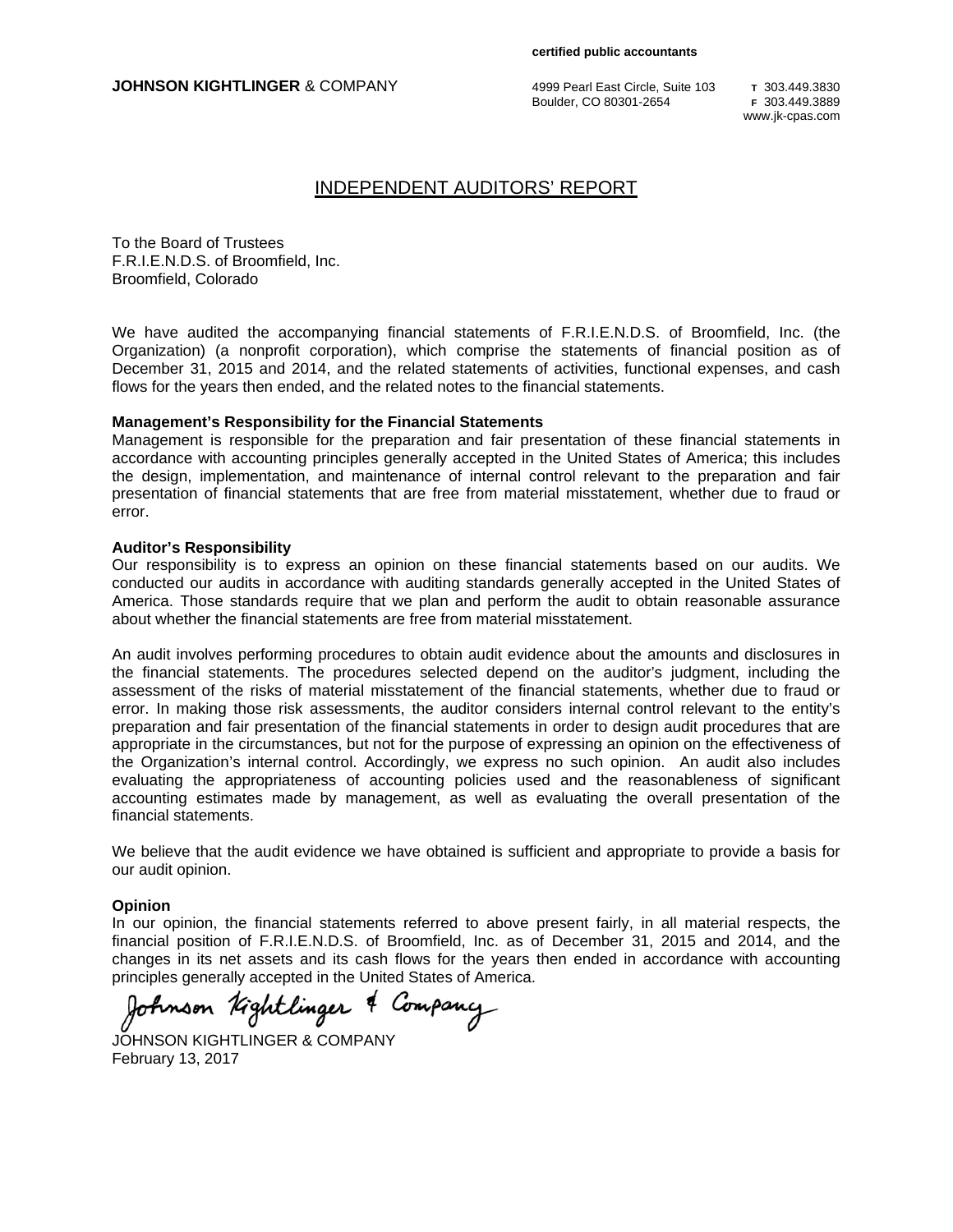### **F.R.I.E.N.D.S. OF BROOMFIELD, INC. STATEMENTS OF FINANCIAL POSITION DECEMBER 31, 2015 AND 2014**

|                                                            | 2015         |    | 2014        |
|------------------------------------------------------------|--------------|----|-------------|
| <b>ASSETS</b>                                              |              |    |             |
| <b>CURRENT ASSETS</b>                                      |              |    |             |
| Cash - unrestricted                                        | \$<br>92,468 | \$ | 81,136      |
| Program receivables                                        | 154,091      |    | 88,304      |
| Support receivable - current portion (Note 2)              | 26,400       |    | 26,400      |
| Prepaid expense                                            | 500          |    | 6,327       |
| Other asset                                                | 5,210        |    | 5,153       |
| <b>Total current assets</b>                                | 278,669      |    | 207,320     |
| <b>PROPERTY AND EQUIPMENT, net (Note 3)</b>                | 3,119,418    |    | 3,237,529   |
| <b>OTHER ASSETS</b>                                        |              |    |             |
| Restricted cash                                            | 57,460       |    | 57,488      |
| Support receivable - noncurrent portion (Note 2)           | 127,632      |    | 146,697     |
| Assets held by foundation (Note 4)                         | 96,774       |    | 102,262     |
| Total other assets                                         | 281,866      |    | 306,447     |
| <b>TOTAL ASSETS</b>                                        | 3,679,953    | S  | 3,751,296   |
|                                                            |              |    |             |
| <b>LIABILITIES AND NET ASSETS</b>                          |              |    |             |
| <b>CURRENT LIABILITIES</b>                                 |              |    |             |
| Accounts payable                                           | \$<br>13,300 | \$ | 6,171       |
| <b>Accrued liabilities</b>                                 | 16,936       |    | 20,612      |
| Current portion of long-term debt (Note 5)                 | 171,660      |    | 172,064     |
| Current portion of capital lease obligations               | 13,423       |    | 9,539       |
| <b>Total current liabilities</b>                           | 215,319      |    | 208,386     |
| <b>LONG-TERM LIABILITIES</b>                               |              |    |             |
| Notes payable, net of current portion (Note 5)             | 1,158,667    |    | 1,384,236   |
| Capital lease obligations, net of current portion (Note 6) | 12,869       |    | 25,964      |
| Total long-term liabilities                                | 1,171,536    |    | 1,410,200   |
| <b>TOTAL LIABILITIES</b>                                   | 1,386,855    |    | 1,618,586   |
| <b>COMMITMENTS AND CONTINGENCY</b> (Notes 5, 6, and 8)     |              |    |             |
| <b>NET ASSETS</b>                                          |              |    |             |
| Unrestricted                                               | 1,795,145    |    | 1,563,266   |
| Temporarily restricted (Note 7)                            | 497,953      |    | 569,444     |
| Total net assets                                           | 2,293,098    |    | 2,132,710   |
| TOTAL LIABILITIES AND NET ASSETS                           | \$3,679,953  |    | \$3,751,296 |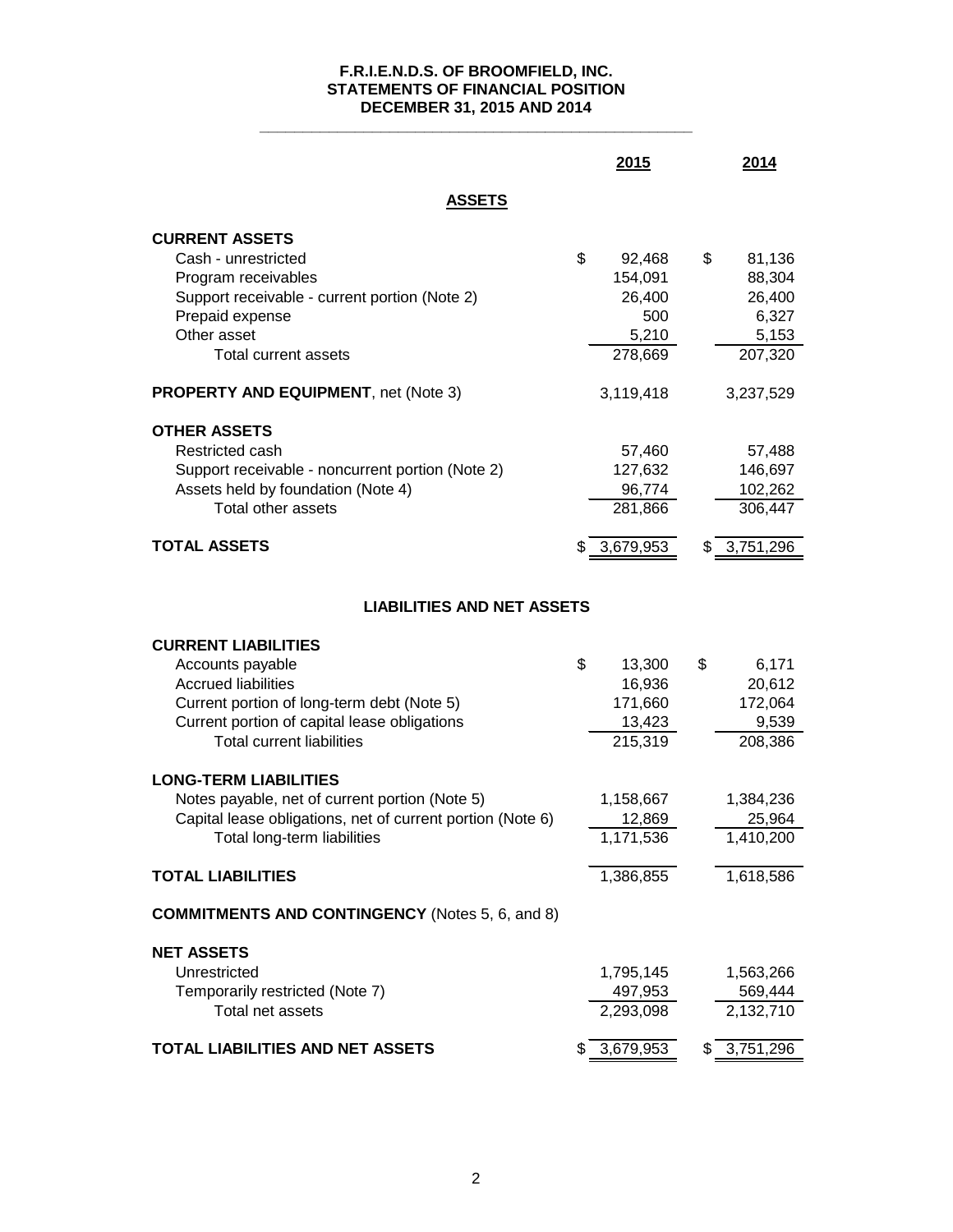### **F.R.I.E.N.D.S. OF BROOMFIELD, INC. STATEMENT OF ACTIVITIES FOR THE YEAR ENDED DECEMBER 31, 2015**

|                                                       | <b>Temporarily</b> |                     |     |                      |     |              |
|-------------------------------------------------------|--------------------|---------------------|-----|----------------------|-----|--------------|
|                                                       |                    | <b>Unrestricted</b> |     | <b>Restricted</b>    |     | <u>Total</u> |
| <b>REVENUE AND SUPPORT</b>                            |                    |                     |     |                      |     |              |
| Program fees                                          | \$                 | 898,992             | \$. |                      | \$. | 898,992      |
| Contributions and grants                              |                    | 423,665             |     | 42,457               |     | 466,122      |
| Special events, net of direct expenses of \$26,394    |                    | 58,424              |     |                      |     | 58,424       |
| Change in value of assets held by foundation (Note 4) |                    | (5,489)             |     |                      |     | (5,489)      |
| Other                                                 |                    | 64                  |     |                      |     | 64           |
| Net assets released from restrictions (Note 7)        |                    | 113,948             |     | (113, 948)           |     |              |
| Total revenue and support                             |                    | 1,489,604           |     | (71, 491)            |     | 1,418,113    |
| <b>EXPENSES</b>                                       |                    |                     |     |                      |     |              |
| Program services                                      |                    | 1,030,167           |     |                      |     | 1,030,167    |
| Management and general                                |                    | 178,429             |     |                      |     | 178,429      |
| Fund raising                                          |                    | 49,129              |     |                      |     | 49,129       |
| Total expenses and losses                             |                    | 1,257,725           |     |                      |     | 1,257,725    |
| <b>CHANGE IN NET ASSETS</b>                           |                    | 231,879             |     | (71, 491)            |     | 160,388      |
| <b>NET ASSETS, BEGINNING OF YEAR</b>                  |                    | 1,563,266           |     | 569,444              |     | 2,132,710    |
| <b>NET ASSETS, END OF YEAR</b>                        |                    | 1,795,145 \$        |     | 497,953 \$ 2,293,098 |     |              |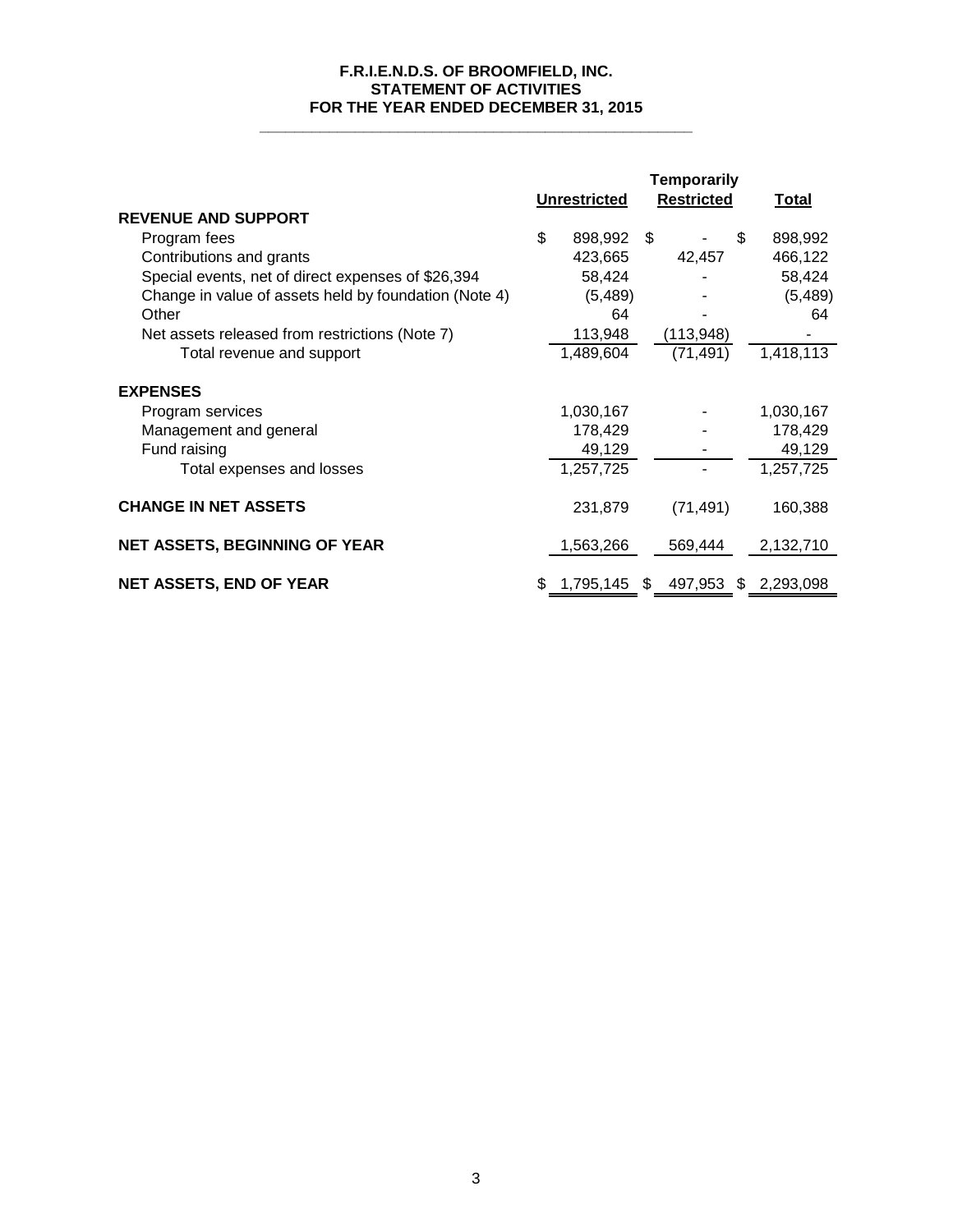### **F.R.I.E.N.D.S. OF BROOMFIELD, INC. STATEMENT OF ACTIVITIES FOR THE YEAR ENDED DECEMBER 31, 2014**

|                                                       | Temporarily         |            |                   |           |    |              |
|-------------------------------------------------------|---------------------|------------|-------------------|-----------|----|--------------|
|                                                       | <b>Unrestricted</b> |            | <b>Restricted</b> |           |    | <u>Total</u> |
| <b>REVENUE AND SUPPORT</b>                            |                     |            |                   |           |    |              |
| Program fees                                          | \$                  | 740,803 \$ |                   |           | \$ | 740,803      |
| Contributions and grants                              |                     | 126,918    |                   | 339,998   |    | 466,916      |
| Special events, net of direct expenses of \$23,837    |                     | 61,076     |                   |           |    | 61,076       |
| Change in value of assets held by foundation (Note 4) |                     | 6,866      |                   |           |    | 6,866        |
| Other                                                 |                     | 1,317      |                   |           |    | 1,317        |
| Net assets released from restrictions (Note 7)        |                     | 434,289    |                   | (434,289) |    |              |
| Total revenue and support                             |                     | 1,371,269  |                   | (94,291)  |    | 1,276,978    |
| <b>EXPENSES</b>                                       |                     |            |                   |           |    |              |
| Program services                                      |                     | 930,591    |                   |           |    | 930,591      |
| Management and general                                |                     | 209,323    |                   |           |    | 209,323      |
| Fund raising                                          |                     | 86,428     |                   |           |    | 86,428       |
| Total expenses                                        |                     | 1,226,342  |                   |           |    | 1,226,342    |
| <b>CHANGE IN NET ASSETS</b>                           |                     | 144,927    |                   | (94, 291) |    | 50,636       |
| <b>NET ASSETS, BEGINNING OF YEAR</b>                  |                     | 1,418,339  |                   | 663,735   |    | 2,082,074    |
| <b>NET ASSETS, END OF YEAR</b>                        | S                   | 1,563,266  | \$.               | 569,444   |    | \$2,132,710  |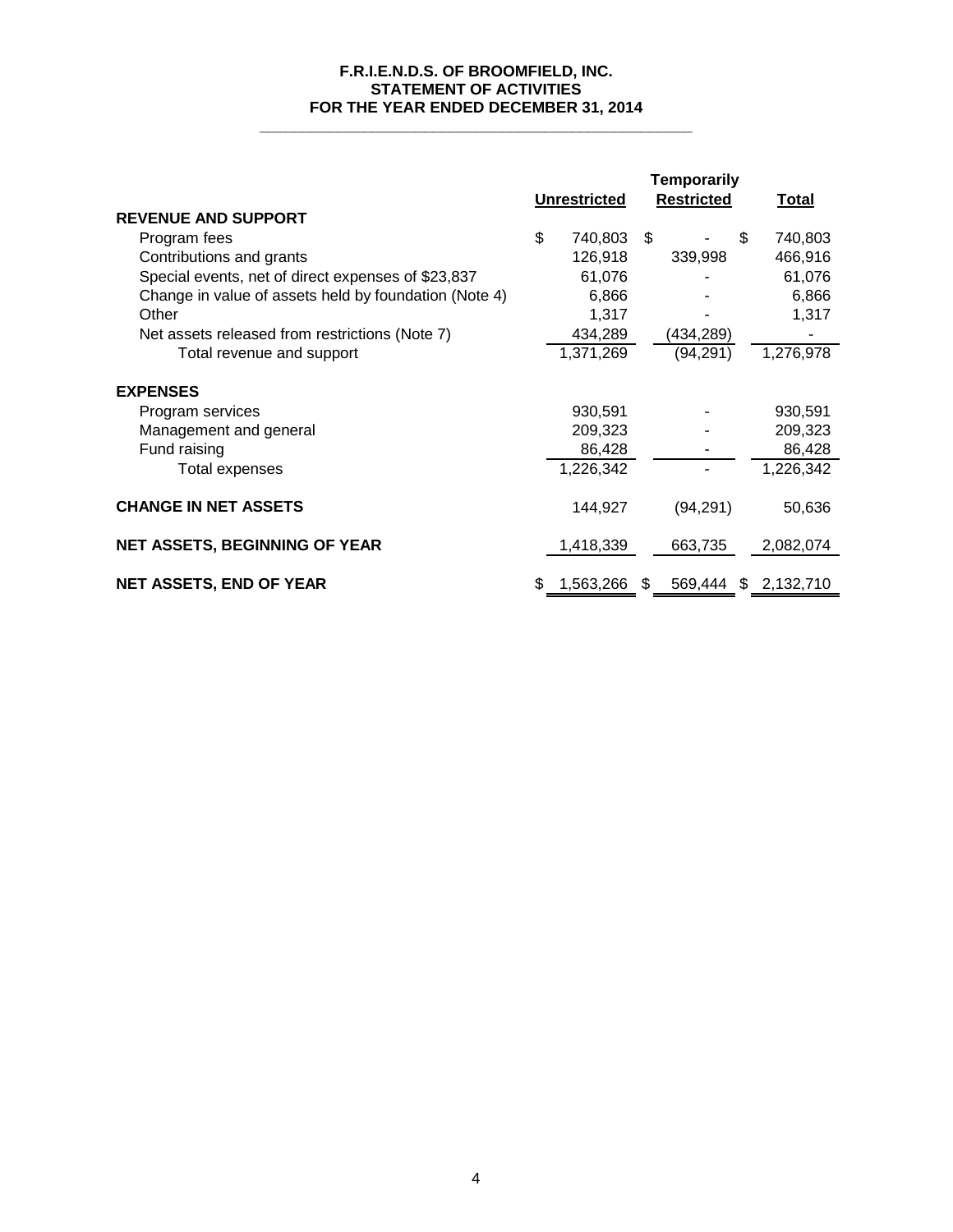#### **F.R.I.E.N.D.S. OF BROOMFIELD, INC. STATEMENT OF FUNCTIONAL EXPENSES FOR THE YEAR ENDED DECEMBER 31, 2015**

|                                     |    | Program<br><b>Services</b> | <b>Management</b><br>and General |     | <b>Fund</b><br>Raising |    | Total     |
|-------------------------------------|----|----------------------------|----------------------------------|-----|------------------------|----|-----------|
| Salaries and wages                  | S  | 442,984                    | \$<br>83,060                     | \$  | 27,686                 | S  | 553,730   |
| Payroll taxes and employee benefits |    | 83.445                     | 11.006                           |     | 3,668                  |    | 98,119    |
| Professional fees                   |    |                            | 9,800                            |     | 6,194                  |    | 15,994    |
| Contract labor                      |    | 89,616                     | 45,123                           |     | 208                    |    | 134,947   |
| Program costs                       |    | 28,930                     |                                  |     |                        |    | 28,930    |
| Office expense                      |    | 49,395                     | 7,229                            |     | 877                    |    | 57,501    |
| Occupancy costs                     |    | 66,800                     | 2,318                            |     |                        |    | 69,118    |
| Transportation                      |    | 54.237                     |                                  |     |                        |    | 54,237    |
| Insurance                           |    | 15,072                     | 788                              |     |                        |    | 15,860    |
| Marketing and outreach              |    |                            |                                  |     | 10,496                 |    | 10,496    |
| Interest                            |    | 91,426                     |                                  |     |                        |    | 91,426    |
| Depreciation and amortization       |    | 108,262                    | 19,105                           |     |                        |    | 127,367   |
| Total expenses                      | \$ | 1,030,167                  | \$<br>178,429                    | \$. | 49,129                 | \$ | 1,257,725 |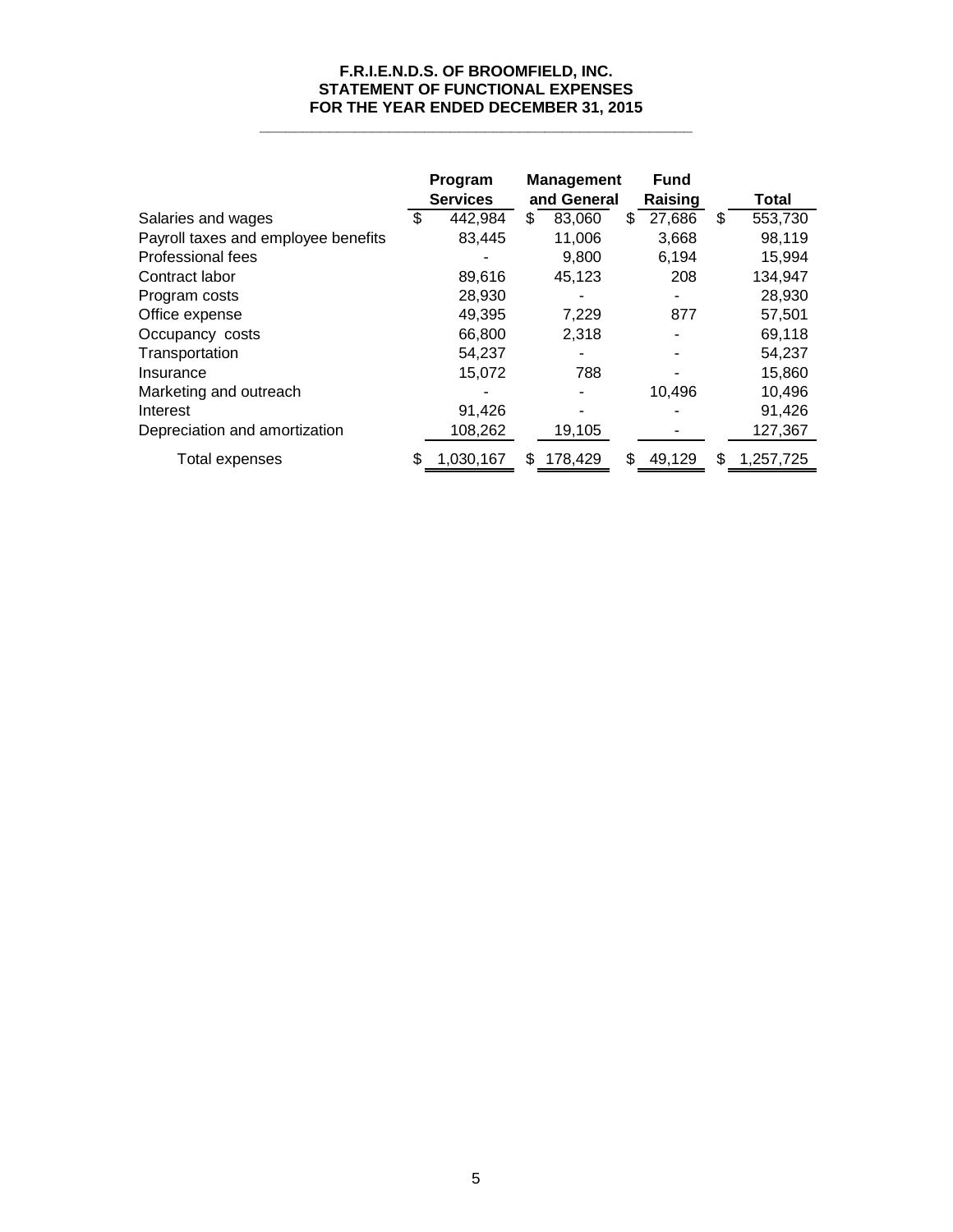## **F.R.I.E.N.D.S. OF BROOMFIELD, INC. STATEMENT OF FUNCTIONAL EXPENSES FOR THE YEAR ENDED DECEMBER 31, 2014**

|                                     | Program<br><b>Services</b> | <b>Management</b><br>and General | <b>Fund</b><br>Raising | Total            |
|-------------------------------------|----------------------------|----------------------------------|------------------------|------------------|
| Salaries and wages                  | 346,717                    | \$<br>115,197                    | 38,399<br>\$           | 500,313<br>\$.   |
| Payroll taxes and employee benefits | 77,416                     | 25,721                           | 8.574                  | 111,711          |
| Professional fees                   |                            |                                  | 33,686                 | 33,686           |
| Contract labor                      |                            | 21,000                           |                        | 21,000           |
| Program costs                       | 133,019                    |                                  |                        | 133,019          |
| Office expense                      | 51,184                     | 25,227                           |                        | 76,411           |
| Occupancy costs                     | 40,825                     | 2,148                            |                        | 42,973           |
| Transportation                      | 38,794                     |                                  |                        | 38,794           |
| Insurance                           | 17,229                     | 907                              |                        | 18,136           |
| Marketing and outreach              |                            |                                  | 5,769                  | 5,769            |
| Interest                            | 117,042                    |                                  |                        | 117,042          |
| Depreciation and amortization       | 108,365                    | 19,123                           |                        | 127,488          |
| Total expenses                      | 930,591                    | 209,323<br>S                     | \$<br>86,428           | 1,226,342<br>\$. |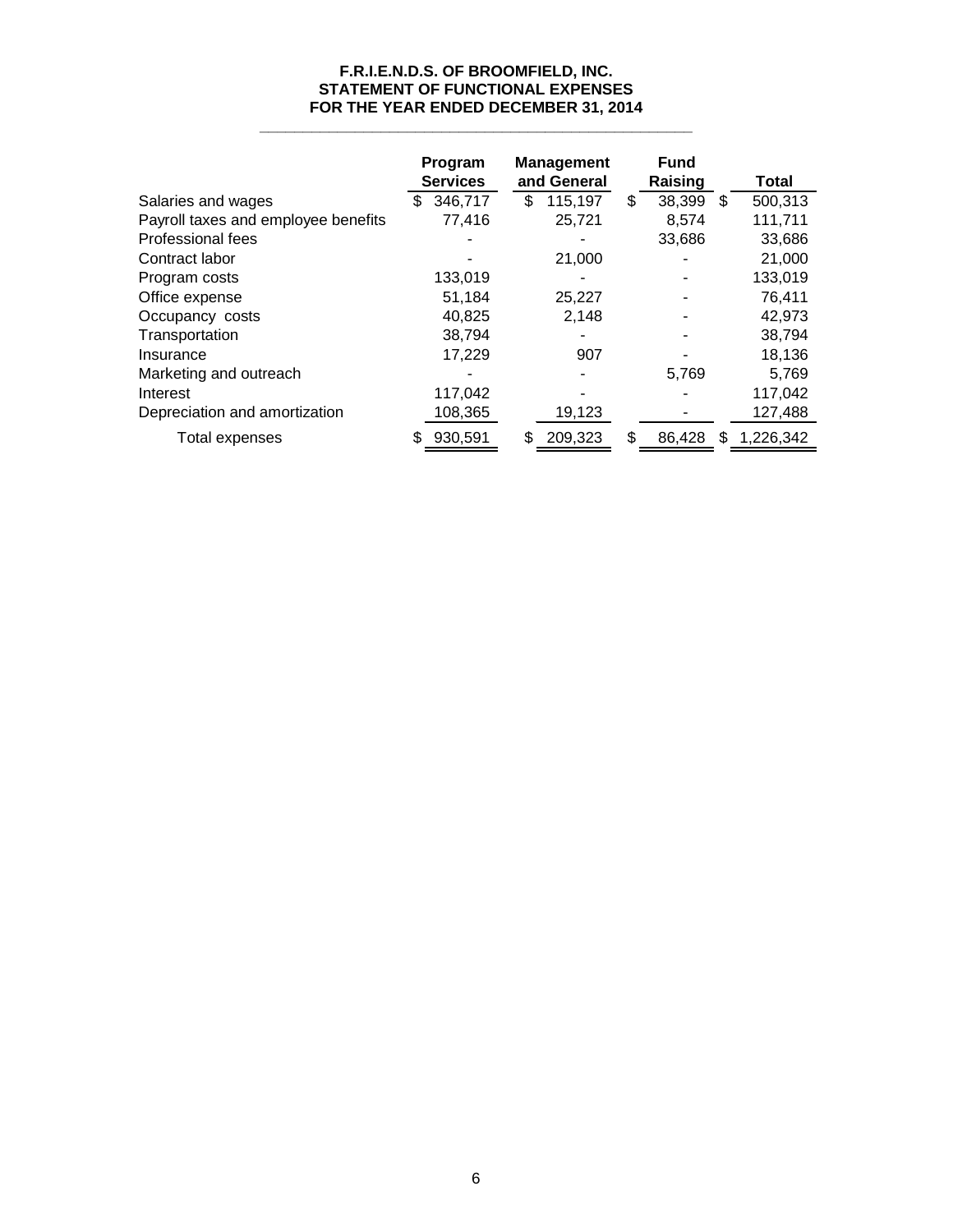#### **F.R.I.E.N.D.S. OF BROOMFIELD, INC. STATEMENTS OF CASH FLOWS FOR THE YEAR ENDED DECEMBER 31, 2015 AND 2014**

|                                                                                                                        | 2015          | 2014         |
|------------------------------------------------------------------------------------------------------------------------|---------------|--------------|
| <b>CASH FLOWS FROM OPERATING ACTIVITIES</b>                                                                            |               |              |
| Change in net assets<br>Adjustments to reconcile change in net assets to<br>net cash provided by operating activities: | \$<br>160,388 | \$<br>50,636 |
| Depreciation                                                                                                           | 127,367       | 127,488      |
| Loss on disposal of assets                                                                                             |               | 27,270       |
| Change in value of investments                                                                                         | 5,431         | (12,019)     |
| Contributed land lease receivable (Notes 2, 6)                                                                         | 17,157        | 17,157       |
| Change in construction loan discount (Note 5)<br>Changes in operating assets and liabilities:                          | 87,548        | 107,889      |
| Receivables                                                                                                            | (63, 879)     | (32, 792)    |
| Prepaid expenses and other                                                                                             | 5,827         | (6, 327)     |
| Accounts payable and accrued liabilities                                                                               | 3,453         | (18, 236)    |
| Net cash from operating activities                                                                                     | 343,292       | 261,066      |
| <b>CASH FLOWS FROM INVESTING ACTIVITIES</b>                                                                            |               |              |
| Change in cash restricted for capital campaign                                                                         | 28            | (3,408)      |
| Proceeds from the sale of assets                                                                                       |               | 1,500        |
| Purchases of property and equipment                                                                                    | (9,256)       | (3,235)      |
| Net cash from investing activities                                                                                     | (9,228)       | (5, 143)     |
| <b>CASH FLOWS FROM FINANCING ACTIVITIES</b>                                                                            |               |              |
| Repayments of construction loan                                                                                        | (300,000)     | (300,000)    |
| Repayments of note payable                                                                                             | (2,061)       | (9, 495)     |
| Repayments of capital lease                                                                                            | (20, 671)     | (6, 791)     |
| Net cash from financing activities                                                                                     | (322, 732)    | (316, 286)   |
| <b>CHANGE IN CASH AND CASH EQUIVALENTS</b>                                                                             | 11,332        | (60, 363)    |
| CASH AND CASH EQUIVALENTS - BEGINNING OF YEAR                                                                          | 81,136        | 141,499      |
| CASH AND CASH EQUIVALENTS - END OF YEAR                                                                                | \$<br>92,468  | \$<br>81,136 |
|                                                                                                                        |               |              |
| <b>SUPPLEMENTARY INFORMATION</b>                                                                                       |               |              |
| Interest paid in cash                                                                                                  | \$            | \$<br>9,154  |
| Noncash activity:<br>Equipment financed with capital lease                                                             | \$            | \$<br>33,511 |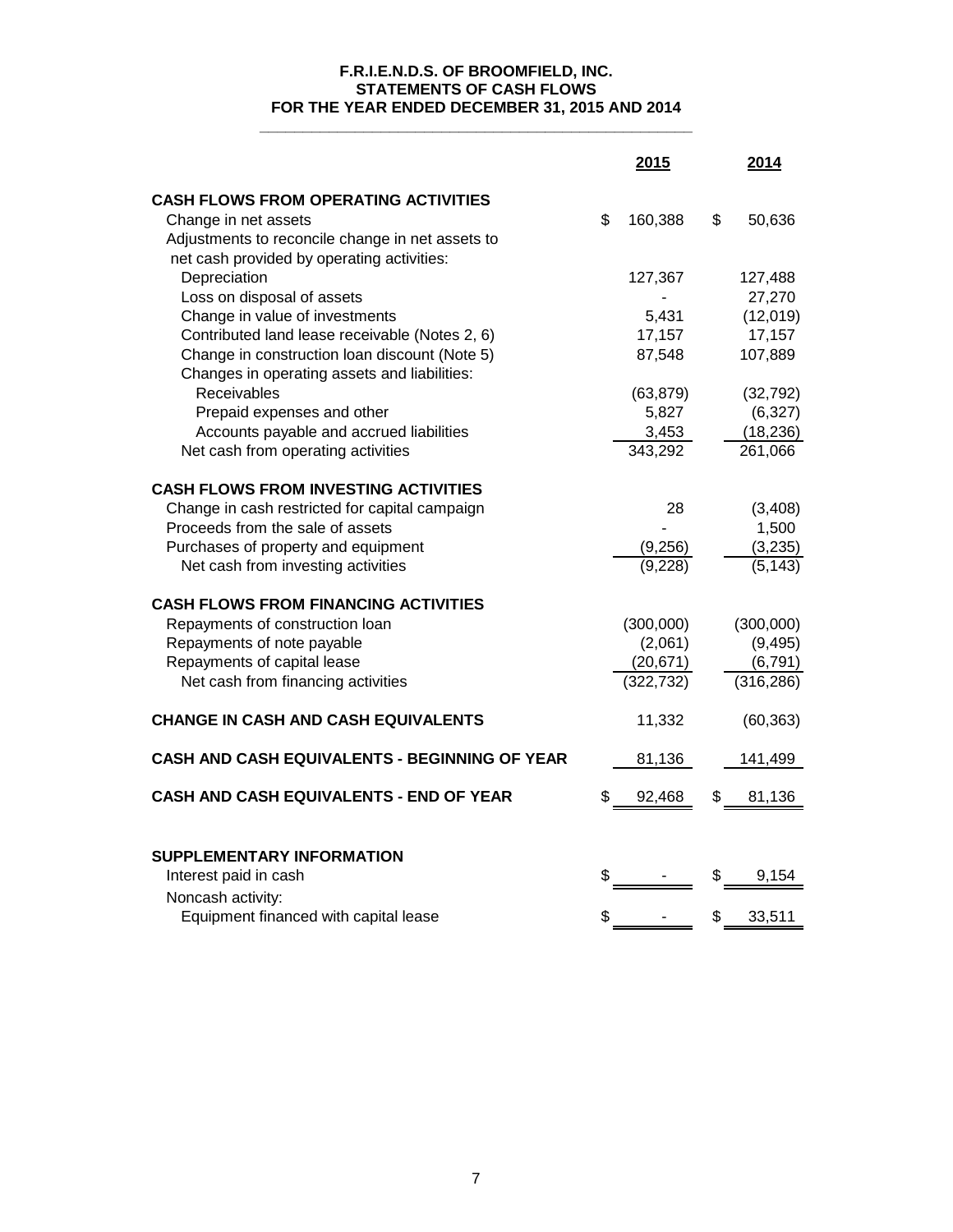## **NOTE 1 – SUMMARY OF SIGNIFICANT ACCOUNTING POLICIES**

#### **Organization**

F.R.I.E.N.D.S. of Broomfield, Inc. ("the Organization") provides support services to citizens with developmental disabilities in Broomfield, Colorado through day care, residential, and social activity programs. The day program includes physical activities such as swimming, horseback riding, and field trips to museums and the arts. The residential program is comprised of three models to meet the various living needs of the individuals. Evening activities provide opportunities to socialize and build social networks.

The Organization's income derives from sources within Broomfield, Colorado and surrounding areas of Colorado. The Organization is funded primarily by state and federal Medicaid reimbursements and by grants from the City and County of Broomfield, the Broomfield Community Foundation, and private donors.

#### **Use of Estimates in the Preparation of Financial Statement**

The preparation of financial statements in conformity with accounting principles generally accepted in the United States of America requires management to make estimates and assumptions that affect the reported amounts of assets and liabilities and disclosure of contingent assets and liabilities at the date of the financial statements and the reported amounts of revenues and expenses during the reporting period. Actual results could differ from those estimates.

#### **Cash and Cash Equivalents**

The Organization considers all liquid investments purchased or donated with maturities of three months or less to be cash equivalents. Cash restricted for acquisition of long-term assets is treated as a noncurrent asset.

#### **Investments**

All investments are carried at fair value, with gains and losses reported in the statement of activities.

#### **Program Receivables**

Program receivables consist of amounts earned for services provided to program participants. Amounts billed to participants are based on contractual rates set by Medicaid and other insurance providers, as applicable.

Account balances not paid by the due date specified on the invoice are considered delinquent. Payments of receivables are allocated to the specific invoices identified on the payer's remittance advice, or, if unspecified, are applied to the earliest unpaid invoices. Management believes that all receivables are collectible; therefore, no allowance for doubtful accounts has been recorded.

#### **Property and Equipment**

Property and equipment are recorded at cost if purchased and at fair value if donated. Assets are depreciated on a straight-line basis over their estimated useful lives, which range from three to forty years. The Organization capitalizes all assets with a unit cost greater than \$400. Repairs and maintenance are charged to expense when incurred.

Management assesses the carrying value of long-lived assets for impairment when circumstances indicate such amounts may not be recoverable from future operations. Generally, assets to be held and used in operations are considered impaired if the sum of expected undiscounted future cash flows is less than the carrying amount of the asset. If impairment has occurred, the loss is measured based on the amount by which the carrying value exceeds its fair market value. Management does not believe that any impairment has occurred as of December 31, 2015.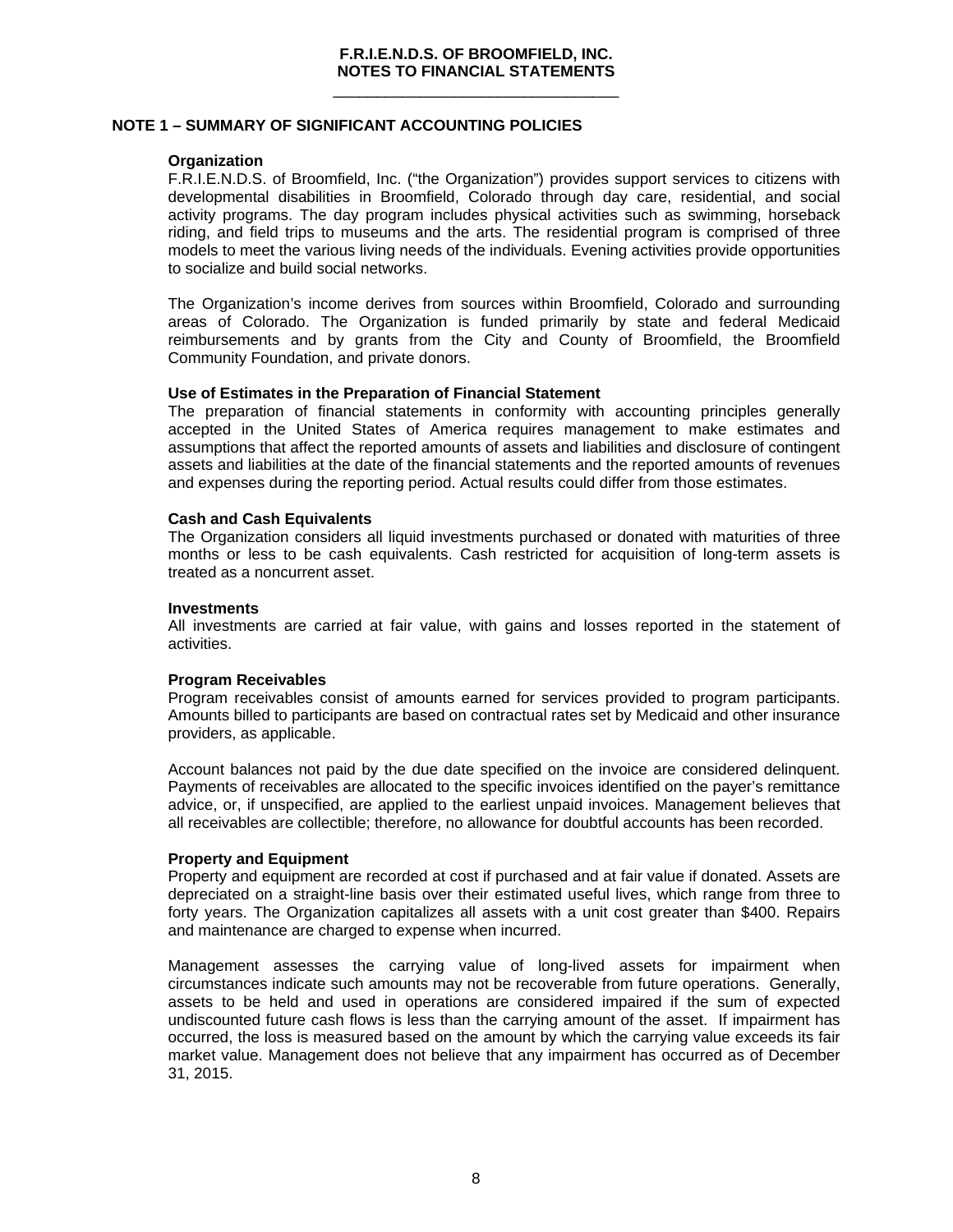### **NOTE 1 – SUMMARY OF SIGNIFICANT ACCOUNTING POLICIES (Continued)**

#### **Capitalized Interest**

Interest costs totaling \$52,862 were capitalized on construction in progress during 2014 and were included in property and equipment on the accompanying balance sheets. Construction was completed in 2014 and no interest was capitalized in 2015.

#### **Revenue Recognition**

Participant fee revenue is recognized at the time the services are rendered. The Organization generally bills for services on a monthly basis. Private pay participants normally pay in advance or at the time of service.

Contributions are recorded at fair value in the year the contributions or unconditional promises to give are received. Contributions are reported as unrestricted or temporarily restricted, depending upon the existence and nature of any donor-imposed or time restrictions. Conditional contributions are recognized when the conditions upon which they depend are substantially met.

Contributions restricted for purchase of long-term assets (such as capital campaign contributions) are treated as purpose restrictions until they are used for the designated long-term purpose. The Organization does not imply time restrictions on donations of long-lived assets (plant, property, and equipment) in the absence of a donor-specified period over which the asset must be used, or for gifts of other assets that are restricted to the acquisition of long-lived assets.

#### **Temporarily Restricted Net Assets and Net Assets Released from Restrictions**

When received, donations restricted by donor for a specific purpose or time frame are recorded as increases in temporarily restricted net assets. When a purpose is accomplished or a time restriction elapses, temporarily restricted net assets are reclassified to unrestricted net assets and reported as net assets released from restrictions.

#### **Expense Allocation**

The costs of providing various programs and other activities have been summarized on a functional basis in the statements of activities and in the statements of functional expenses. Accordingly, certain costs have been allocated among the programs and supporting services benefited.

#### **Income Taxes**

The Organization is exempt from federal income taxes under section  $501(c)(3)$  of the Internal Revenue Code, is classified as a public charity, and has no unrelated business income. Accordingly, no provision for income taxes is included in the accompanying financial statements. The Organization has taken no tax positions it believes are unlikely to be upheld, or that might jeopardize its tax-exempt status, if examined by taxing authorities with full knowledge of all relevant information.

The Organization's federal information returns (Forms 990) for 2015, 2014, and 2013 are subject to examination by the IRS, generally for three years after they were filed.

#### **Concentrations of Credit Risk**

Financial instruments that potentially subject the Organization to concentrations of credit risk consist of cash, support receivable and program receivables. The Organization maintains cash balances at high-quality financial institutions where the funds are insured by the Federal Deposit Insurance Corporation. In 2015 and 2014, 100% of support receivables were from a single donor in relation to the land lease (described in Note 2). Program receivables are concentrated in the Boulder-Denver metropolitan area.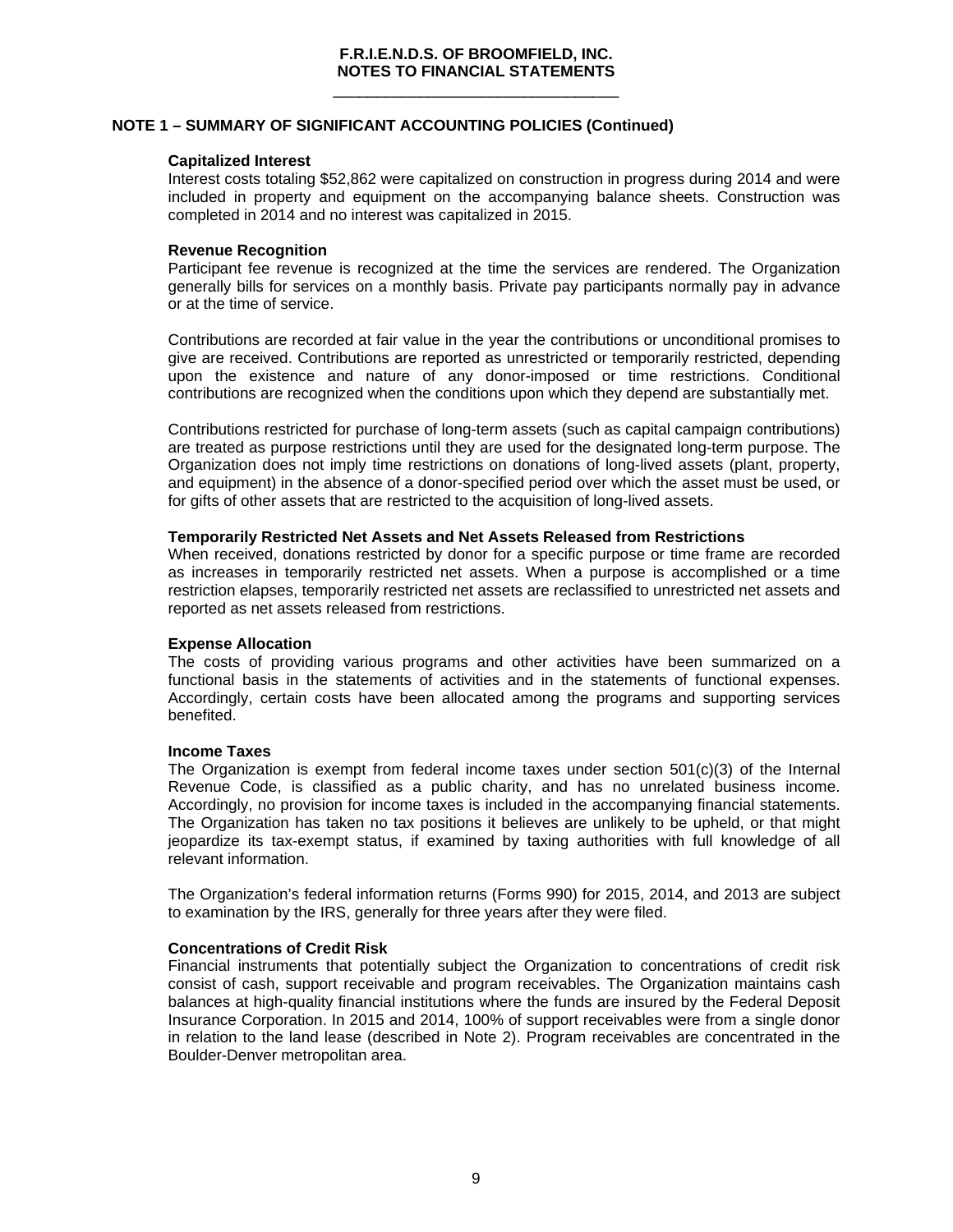## **NOTE 1 – SUMMARY OF SIGNIFICANT ACCOUNTING POLICIES (Continued)**

#### **Concentration of Revenue Sources**

Medicaid provided approximately 92% and 82% of the Organization's program revenue in 2015 and 2014, respectively. The Organization received approximately 94% and 96% of support revenue from four major donors and affiliated entities in 2015 and 2014, respectively. This includes a below-market land lease and construction loan originating in 2013 (further described in Notes 2, 5, and 6).

#### **Fair Value Measurements**

Fair value measurements of assets and liabilities may be carried out using:

- Quoted prices in active markets for identical assets (Level 1),
- Significant other observable inputs (Level 2), or
- Significant unobservable inputs (Level 3).

Assets and liabilities measured at fair value consisted of the following at December 31:

|                                                                                                          |   | 2015               |                   |
|----------------------------------------------------------------------------------------------------------|---|--------------------|-------------------|
| Assets measured on a recurring basis using level 1 inputs:<br>Assets held by foundation (Note 4)         | S |                    | 96,774 \$ 102,262 |
| Assets measured on a recurring basis using level 2 inputs:<br>Cash equivalents - certificates of deposit |   | 10,032             | \$<br>10,015      |
| Assets measured on a recurring basis using level 3 inputs:<br>Land lease receivable (Notes 2 and 6)      |   | 154,032 \$ 173,097 |                   |

## **Related Parties**

Relatives of a member of management and two members of the Board of Directors receive services from the Organization. Such services are provided under the same terms as those for other participants. The Organization recognized revenue totaling \$26,400 and \$26,695 from these parties in 2015 and 2014, respectively

#### **Subsequent Events Evaluation**

Management has evaluated subsequent events through February 13, 2017, the date the financial statements were available to be issued.

### **NOTE 2 – SUPPORT RECEIVABLE**

The support receivable consisted of the fair value of a below-market land lease for the Organization's building under construction, as further described in Note 3.

Receivable under the land lease for future years consists of the following at December 31, 2015:

| Amounts due in:           |    |           |
|---------------------------|----|-----------|
| One year or less          | \$ | 26,400    |
| Two to five years         |    | 105,600   |
| More than five years      |    | 43,976    |
|                           |    | 175,976   |
| Less unamortized discount |    | (21, 944) |
| Total promise to give     |    | 154,032   |
| Less current portion      |    | (26, 400) |
| Noncurrent portion        | S  | 127,632   |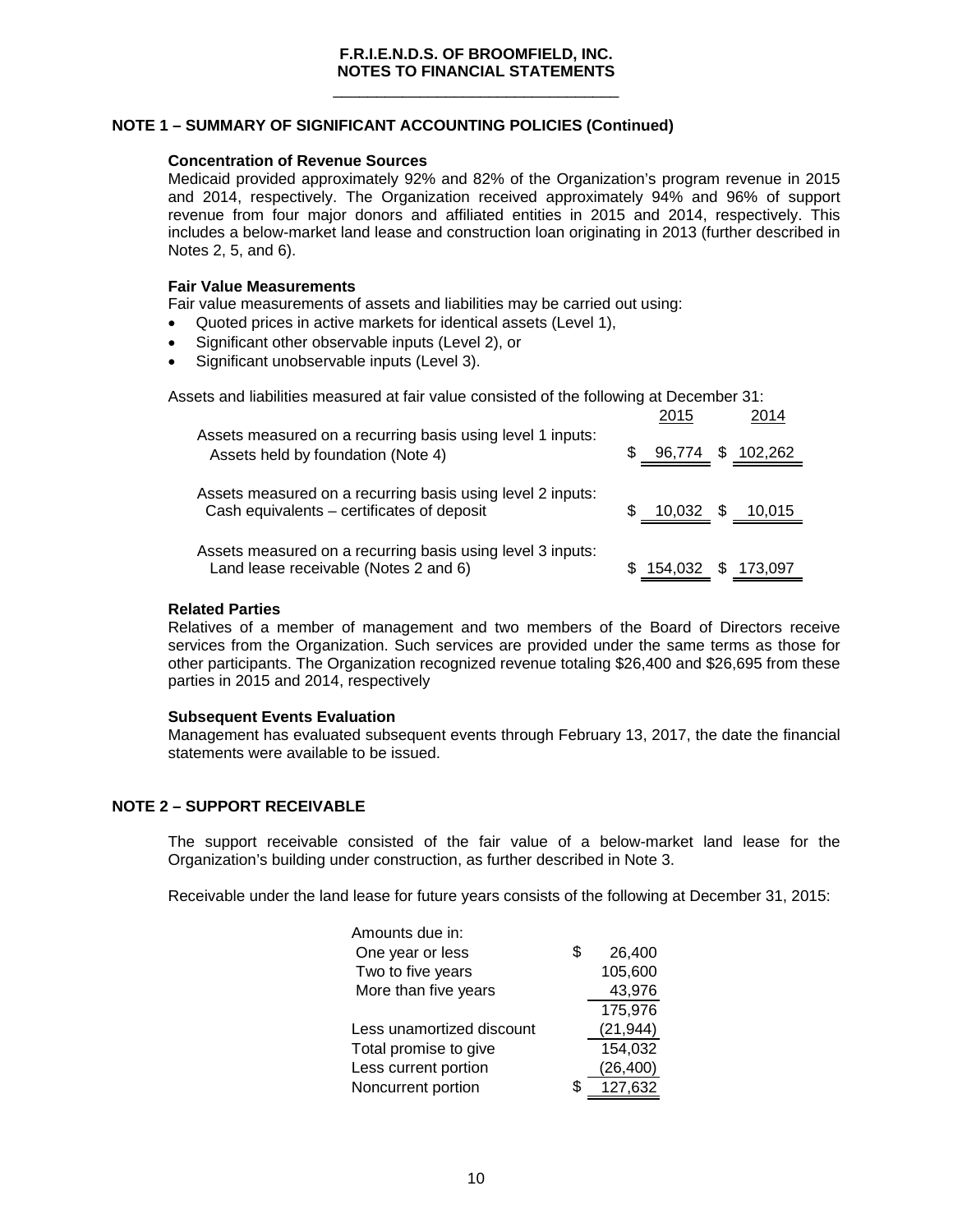## **NOTE 3 – PROPERTY AND EQUIPMENT**

|                               | 2015            |      | 2014       |
|-------------------------------|-----------------|------|------------|
| <b>Building</b>               | \$<br>3,175,405 | - \$ | 3,175,405  |
| Vehicles                      | 96,041          |      | 96,041     |
| Equipment                     | 179,449         |      | 169,686    |
| Furniture and fixtures        | 10,722          |      | 11,230     |
| Software                      | 2,755           |      | 2,755      |
|                               | 3,464,372       |      | 3,455,117  |
| Less accumulated depreciation | (344, 954)      |      | (217, 588) |
|                               | 3,119,418       | £.   | 3,237,529  |

Property and equipment consisted of the following at December 31:

 The Organization leases the land underlying the building, as further described in Note 6, and will retain ownership of the building during the term of the land lease. When the land lease terminates, ownership of the building will revert to the property owner. The Organization cannot sublet or borrow against the building without the property owner's permission.

## **NOTE 4 – ASSETS HELD BY FOUNDATION**

The Organization has transferred assets to The Broomfield Community Foundation ("the Foundation") to an agency endowment fund ("the Fund") established for its benefit. Under this arrangement, the Foundation has variance power over the Fund, which it holds and manages exclusively for the Organization's benefit. The Foundation invests in marketable debt and equity securities, primarily in assets yielding a combination of income and long-term growth. The Foundation periodically distributes income earned on the Fund, subject to the Foundation's spending policy. The Fund is recorded as a beneficial interest in assets held by the Foundation on the accompanying statements of financial position.

Fund activity and balances consisted of the following in the years ending December 31:

| S | 2015<br>102,262<br>\$. | 2014<br>95,396 |
|---|------------------------|----------------|
|   |                        | 300<br>1,711   |
|   | (1, 479)               | 5,840<br>(985) |
|   | 101,906                | 102,262        |
|   | (5,132)<br>96.774      | 102,262        |
|   |                        | 1,721<br>(598) |

#### **NOTE 5 – DEBT**

#### **Vehicle Loan**

In 2011, the Organization financed the purchase of a wheelchair accessible van with a commercial bank note payable. The loan carries interest at 7.449%, requires monthly payments of \$1,121 through maturity July 2016. The vehicle loan balance was \$9,428 at December 31, 2015.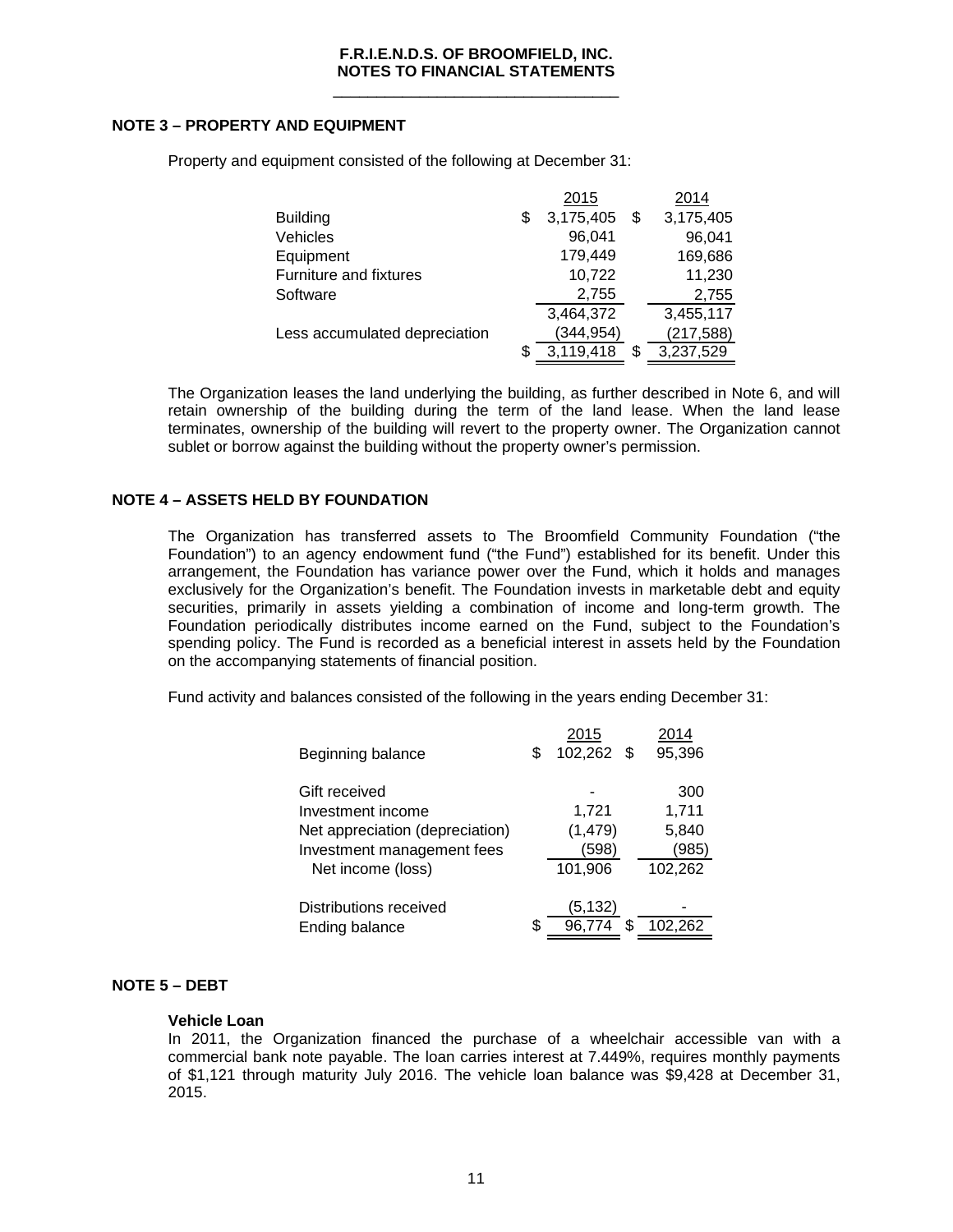## **NOTE 5 – DEBT (Continued)**

#### **Construction Loan**

In August 2012, the Organization entered into a loan agreement (the construction loan) with a private foundation to finance construction costs for its new building. The construction loan was secured by a deed of trust on the building, is noninterest bearing, and has been discounted using an effective interest rate of 5%. Borrowings on the construction loan consisted of the following at December 31:

|                      | 2015       | 2014       |
|----------------------|------------|------------|
| Face value           | 1,597,943  | 1,897,943  |
| Less discount        | (277, 044) | (364, 592) |
|                      | 1,320,899  | 1,533,351  |
| Less current portion | (162, 232) | (160, 575) |
| Long-term portion    | 1.158.667  | 1,372,776  |

#### **Interest Costs**

Interest costs incurred totaled \$87,548 and \$117,042 in 2015 and 2014, respectively.

#### **Future Maturities**

Future maturities of long-term debt consisted of the following at December 31, 2015:

|            |    | 2015      |
|------------|----|-----------|
| 2016       | \$ | 171,660   |
| 2017       |    | 170,345   |
| 2018       |    | 178,861   |
| 2019       |    | 202,365   |
| 2020       |    | 192,658   |
| Thereafter |    | 414,438   |
|            | ዩ  | 1,330,327 |

### **NOTE 6 – LEASE COMMITMENTS**

#### **Capital Leases**

In October 2014 and September 2013, the Organization entered into capital leases for office equipment of \$12,247 and \$31,642, respectively. Monthly rental payments for both leases total \$1,119. The 2014 lease matures on October 2019 and the 2013 lease matures August 2017, each with an optional lease buyout of \$1. Amortization of the leased assets was \$3,882 and is included in depreciation expense in the accompanying financial statements.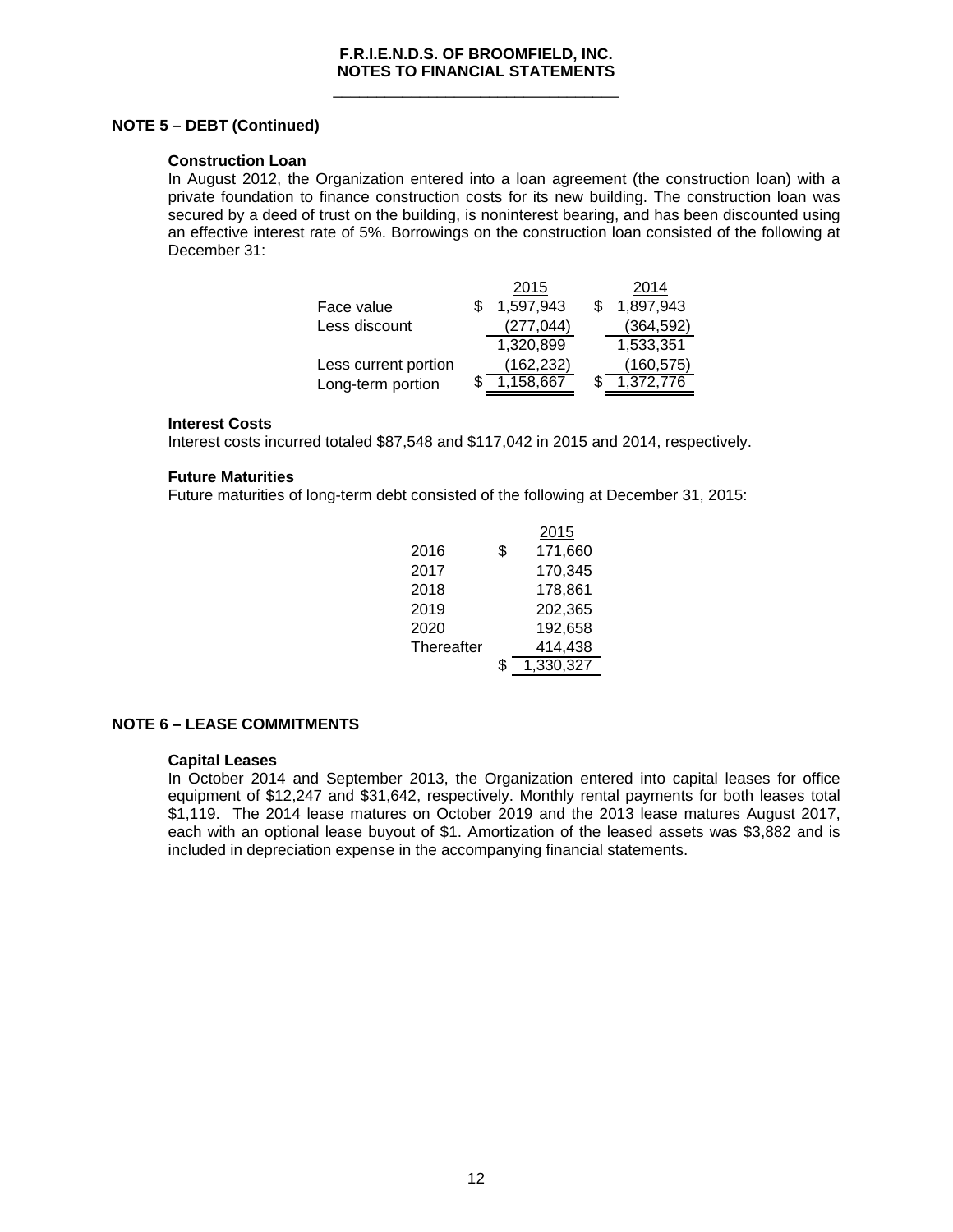## **NOTE 6 – LEASE COMMITMENTS (Continued)**

#### **Capital Leases (Continued)**

Future minimum lease payments under the capital lease are as follows:

| 2016                               | \$<br>13,423 |
|------------------------------------|--------------|
| 2017                               | 10,097       |
| 2018                               | 3,444        |
| 2019                               | 2,870        |
|                                    | 29,834       |
| Less amount representing interest  | (3,542)      |
| Present value of net minimum lease | 26,292       |
| Less current portion               | (13, 423)    |
| Long-term portion                  | 12,869       |

#### **Vehicle Operating Lease**

The Organization entered into an operating lease in November 2014 for a shuttle bus for \$52,960, with a down payment of \$2,500. The operating lease matures in November 2019 and requires monthly payments of \$841. In December 2015, the Organization entered into an operating lease for a bus for \$65,466, with a down payment of \$1,491. The operating lease matures in December 2020 and requires monthly payments of \$1,091. Lease expense totaled \$11,194 in 2015.

Future minimum lease payments under the operating lease are as follows:

| \$<br>23.185  |
|---------------|
| 23,185        |
| 23.185        |
| 22,345        |
| 13,093        |
| \$<br>104,993 |
|               |

#### **Land Lease**

The new building (described in Note 3) is located on land leased from an affiliate of a major donor. The land lease initially runs from August 2012 through August 2022, with an option to renew for up to nine additional 10-year periods. The lease carries annual rent of \$1.

The Organization estimated the fair value of the land lease based on the land's assessed valuation and a rate of return typically expected by investors for similar leases, for an undiscounted total of \$264,145 for the initial lease term. Expense recognized for the land lease totaled \$26,400 in both 2015 and 2014. The Organization recorded a receivable for the future land lease at its estimated present value, using a discount rate of 5%.

Future expenses to be recognized under the land lease are as follows at December 31, 2015:

| 2016       | \$ | 26,400  |
|------------|----|---------|
| 2017       |    | 26,400  |
| 2018       |    | 26,400  |
| 2019       |    | 26.400  |
| 2020       |    | 26,400  |
| Thereafter |    | 43,976  |
|            | ደ. | 175,976 |